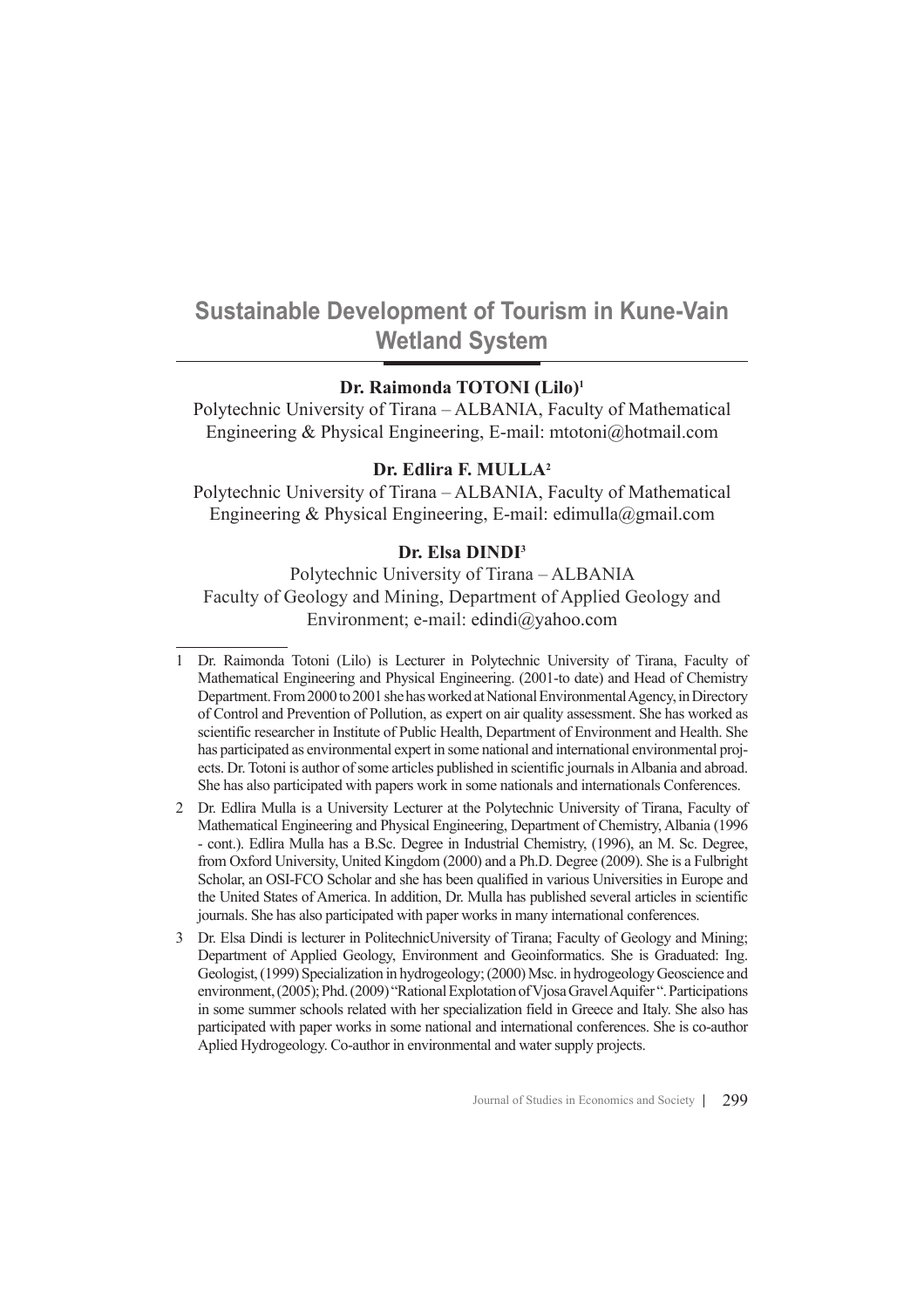# **Abstract**

*The Protected Area of Kune – Vain (Nature Managed Reserve of the IV-th Category after IUCN) is made of a complex of lagoons of the most important ones on the Adriatic seacoast. The miraculous landscape, the biodiversity, the historic values of surrounding areas, the rich cultural and musical traditions and the traditional food consist in important factors for the development of tourism in this area.* 

*The development of an unplanned tourism is accompanied with the damage of the foundational tourism resources. Many studies there have been undertaken for the sustainable development of the area, but still the tourism situation remains chaotic and far away from being sustainable. Due to the fragility of the potentials and the unplanned land use, the massive and uncontrolled tourism year after year has degraded the values of this area.*

*The mismanagement of solid and liquid urban waste creates visual disorders and at the same time it is a potential risk for the health of inhabitants of the area and the tourists that visit this area. In a small country like Albania and moreover for a closed and sensitive area like Kune – Vain, the deterioration of environmental values is converted rapidly in the reduction of tourism capacities.* 

*This research is based on a deep study undertaken in the framework of Compiling the Plan for the Management of the Nature Reserve of Kune – Vain. Based on the existing information, and combined with the scientific survey and verifications in the terrain, in this research work there are analyzed potentials and there are evidenced problems of the development of tourism in the Kune – Vain area. On this basis there are suggested in details effective ways for the restoring and maintenance of the touristy potentials of the area through ecologic, social and financial instruments and mechanisms, with an adequate cost and with rapid action. This research work intends to give a positive example in the management of protected areas, by using the sustainable tourism as a conservation instrument.* 

**Keywords:** *sustainable tourism, Protected Area, environmental evaluation, environmental remediation, Kune-Vain (Lezhe)*

300 | Vol 2. No 1. 2010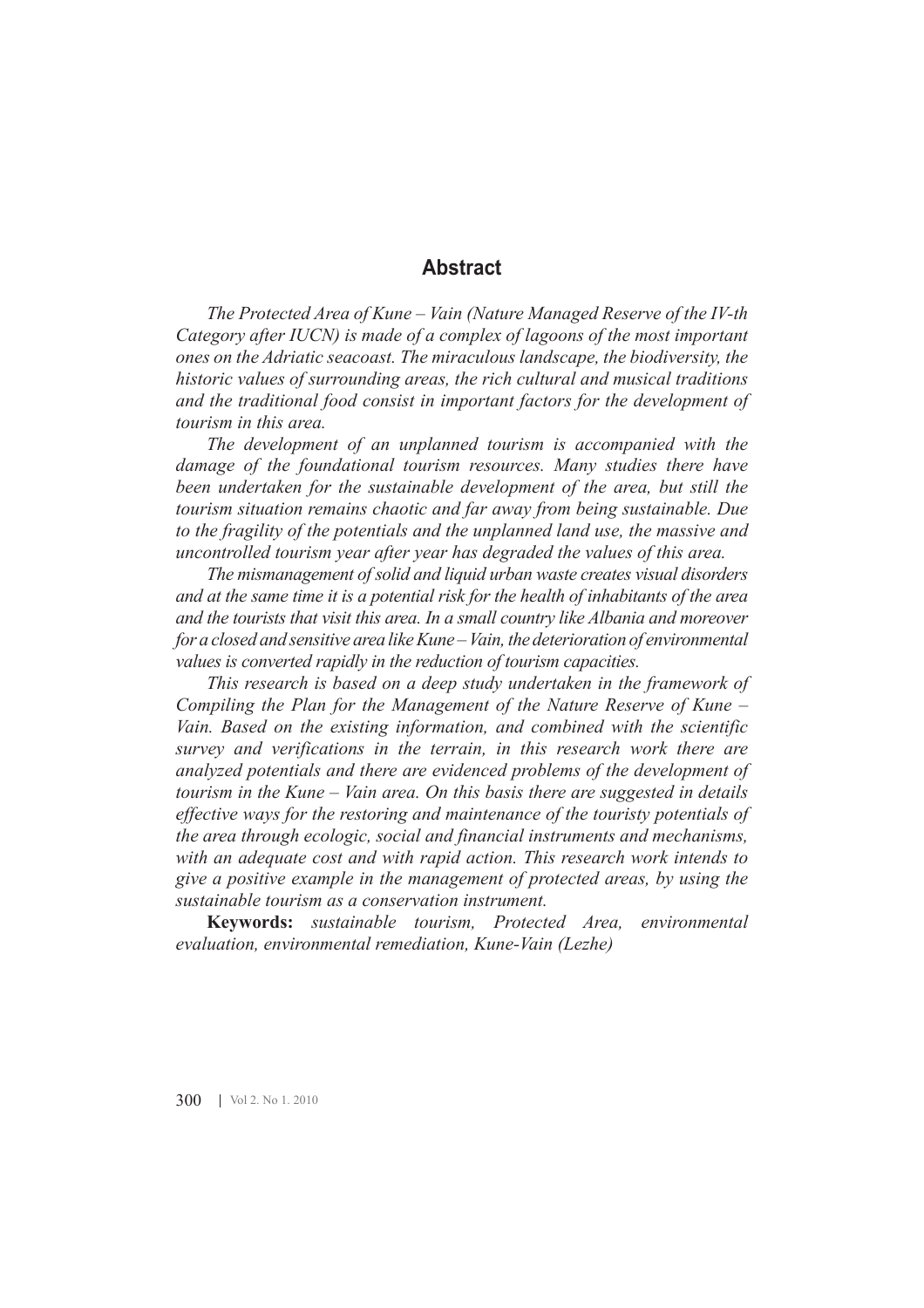#### **1. INTRODUCTION**

Sustainable development is an orientated concept that is developed in the last decades of the 20-th century. One of most successful concepts was given in the year 1987 by the World Commission on Environment and Development (WCED) in the report "Our Common Future". According to it, sustainable development is "*development that meets the needs of the present without compromising the ability of future generations to meet their own needs*".<sup>4</sup> The sustainable development concept is relatively a new one for Albania and is developed during the last two decades. Sustainability and awareness on environmental issues are a major part of the tourism development strategy in Albania. According to this strategy, Albania should build up and increase the sector potentials and should develop the tourism in such a way, so that it remains sustainable in the long term, in the cultural, social, environmental and economical points of view.<sup>5</sup>

Development of nature tourism is in compliance with increasing of world wide tourism interest in not mass tourism. The proposed actions on the development of sustainable tourism try to give priority to nature oriented nomassive tourism and to even control as much as possible the massive tourism.<sup>6</sup>

The Nature Reserve of Kune-Vain, is a wetland system located in the administrative district of Lezha, in the northern Albanian coast, in the latitude 41º45'N and longitude 19º 36'E . The area includes the Kune side in north of Drini of Lezha river and Vaini one in the south of the river (fig. 1). The total surface of the Kune Vain area (without Tale zone and Kenalla lagoon) is about 2000 ha.<sup>7</sup> The Kune Island (part of the Kune side) is a Strict Protected Area<sup>8</sup> (fig.1), and according Albanian environmental legislation, the tourism can not be applied there.<sup>9</sup> The area is bordered by Shengjini beach and Ishull Shengjini village, Ishull Lezha village, Tale village and Tale beach etc.

For its diversity of the ecological factors, this wetland represents one of the areas with the greatest interest in Albania.<sup>10</sup> This reserve is considered as one of the most important national resources of fish and it is an area with

- 5 MTCYS, (2005).
- 6 Richards and Hall (2000)
- 7 CEIA (2010)
- 8 Bego and Koni (1999);
- 9 Law on Protected Areas (2008)
- 10 Mullaj (1998)

<sup>4</sup> WCED (1987)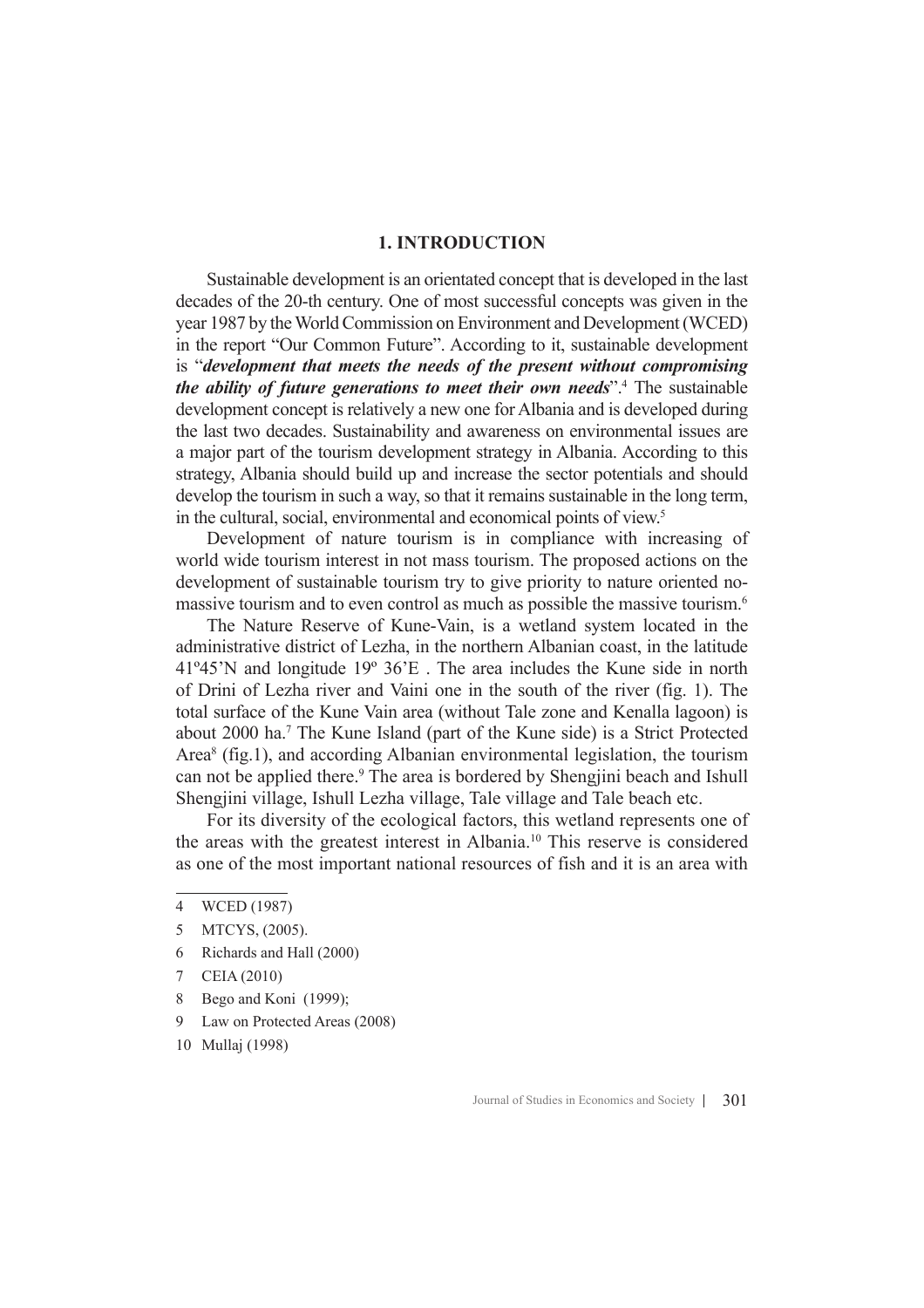international values for the wintering and reproduction of water birds<sup>11</sup>,  $^{12}$ ,  $^{13}$ . The biodiversity, the wonderful landscape and the rich cultural and historical traditions of the zone, make it also an ideal area for the development of ecotourism.<sup>14</sup> Because of the richness on habitats and biodiversity, the site was used since the early years in the 1900-s as a hunting area, and it is the First Protected Area in Albania, declared as such since 1940.<sup>15</sup> From 1992, Kune Vain is declared Nature Managed Reserve of the IV-th, after IUCN category. Nowadays the site is under the administration of the Ministry of Environment, Forests and Water Administration. The area is very close to the ancient towns *Lissus* (Lezha) and *Nimfeum* (Shengjini), that are very important from the archaeological, historical and heritage point of view. Planning for further development of Shengjini port, the vicinity with Tirana city and "Mother Tereza" airport, with Hani i Hotit (Albanian Border with Montenegro) and geographical position in the middle of Albania, are evaluated as very important factors for tourism development, but in the same time these same factors pose a risk on the overexploitation of its natural resources.

This paper intends to give some guidelines on sustainable tourism development based on the carrying capacity framework. In the carrying capacity there are included both: the qualitative as well as the quantitative aspects and its estimation is empiric and relative for an area. Nevertheless, it is vital to attempt to arrive at some estimation of the carrying capacity of Kune-Vain site, using the best methods and knowledge available. In Kune-Vain case, the carrying capacity can be expressed as a ratio between the tourism potentials and the environmental, social, economical limits, and degradation factors. The situation is conditioning the immediate rehabilitation actions for remediation and strengthening of tourism potentials.

The objectives of this study are to:

- $\checkmark$  Give realistic vectors to orient environmental remediation of the site;
- $\checkmark$  Orientate the decision makers to increase the site feed-back, by income generated from tourism development;
- $\checkmark$  Orientate the evaluation of tourism capacity upon realistic and internationally known criteria;

- 13 Vangeluwe et al. (1996)
- 14 Sinojmeri (1998)
- 15 NEA (2000)

302 | Vol 2. No 1. 2010

<sup>11</sup> Reci (1998)

<sup>12</sup> Bego et al. (1998);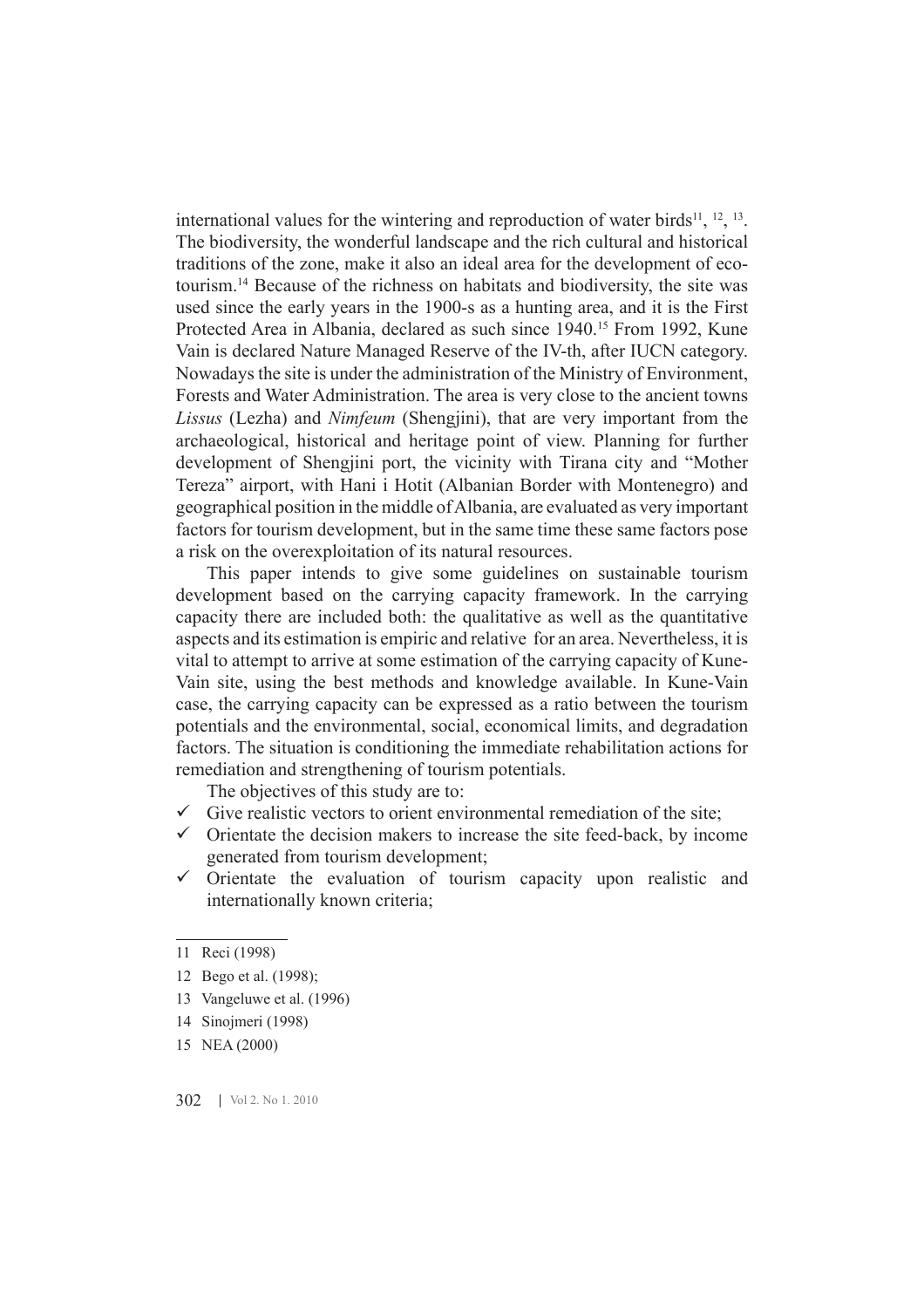$\checkmark$  Use the present illegally operating actors to contribute to the sustainable tourism development, for as long as they still are operating in the site;

In this way, the study aims to offer a positive example on the conservation of Protected Areas in all Albanian coasts, by using the sustainable tourism as a major instrument.

#### **2. MATERIALS AND METHODOLOGY**

This paper is the result of works done by the authors as part of CEIA (Center of Environmental Impact Assessment) team in the framework of WB/GEF Project "Management Plan of Kune-Vain Marshland" during years 2007-2009. Consultation and usage of existing scientific and technical information and data of the last 50 years were the basis of evaluation of changes in the environmental elements, above all, of those elements that are considered as basic tourism potentials. Among them, there may be mentioned scientific editions and reports of academic institutions, projects and other technical and scientific findings realized by the national and international specialized subjects, etc.

Interviews with tourism actors in the site, questionnaires, and round tables with interested parties, were carried out in order to realize tourism developer wishes and their understanding regarding environmental importance for their investment, visitor demands, administrative objectives, etc. Meetings with tour operators, tourism and environmental NGO-s etc helped to valuate the role of tourism instruments and their desires.

Difficulties were encountered in the collection of data on income from tourism facilities on the site. The reason is that such operators, because they were operating illegally, didn't feel comfortable to give out the real data on their income. The field surveys helped to create a general picture on such data. An unrealistic visitors' number is given by managing administration of the protected area, because they count only the number of cars that pay tickets in Vain side, making it impossible to evaluate the real number of visitors, and more over to estimate how much money they have spent in the site.

#### **3. RESULTS AND DISCUSSIONS**

There are three main tourism types that are developed in the Kune-Vain Protected area. One group is represented from the sea sun tourism and two other groups, classified as nature tourism, are respectively consumptive (hunting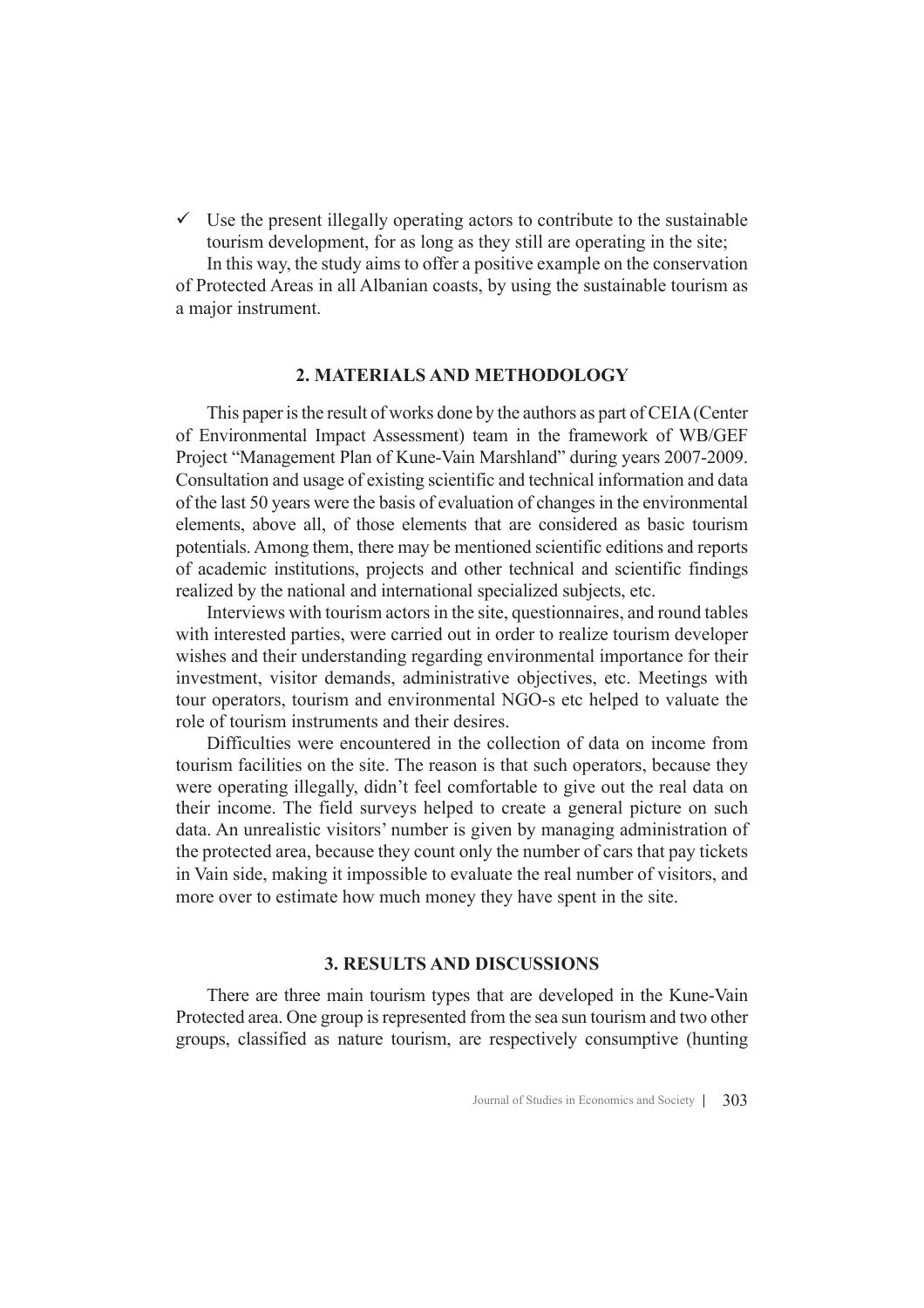and fishing, etc) and non consumptive tourism (walking, watching, scientific, educational, etc). According to field surveys it is estimated that about 7000 visitors come everyday in Kune-Vain during the summer period. In this number there are included not only the sea sun tourists, but also hunters, sport fishers, nature watchers, students etc. Actually, the entrance ticket cost is about 2 USD / car, the hunters pay 3 USD/hunting day and 8 USD/year per hunting permits.

The financial income of Kune-Vain Protected Area has several sources. In total, the income of managing staff as salaries and *per diem* are 34,450 USD/ year. Other financial income collected in the Protected Area from fees and hunting permits and deposited in the local budget (but not in the managed area), during the three last years were about 900 USD / year. In the last years, in favor of Kune-Vain protected area, the World Bank has financed projects reaching the amount of 415,000 USD, by a total plan to reach approximately 700,000 USD<sup>16</sup>. The income of tourism services (hotels and restaurants) into protected area (illegal ones) is not calculated, in order to avoid the empiric results.

The very low income from tourism in Kune-Vain protected area, and its cumulative negative impacts on environmental richness are a clear testimony that unplanned activities in small and sensitive areas, in a short time, become destructives of tourism potentials. The area capacity is artificially reduced to its limits. Presently the tourism development in Kune-Vain doesn't seem to be represented as a market response to national or international demands.

Table 1 gives the capacity weight versus potential limitation/degradation factors in Kune-Vain area. It looks clearly that the main potentials are reduced by miss-management, therefore decreasing the capacity weight. Restoring of such situation requires actions that control the degradation factors, thus offering the best opportunities, knowing at least theoretically the number of possible visitors/day in the site and then analyzing the limited factors.

Although it is missing an fixed value/criteria for the necessary minimal beach area per visitor, if it is considered to be  $10m^2$  per visitor as the limit of surface that can ensure satisfied recreational conditions to sea sun tourists, it can be calculated 60,000 people, as the maximum of sheltering visitors per day (in a total  $600\ 000\ \text{m}^2$  of sandy surface- see tab 1).

## **Tab. 1. Kune-Vain Area Capacity Weight versus potential limitation/ degradation factors**

304 Vol 2. No 1. 2010

<sup>16</sup> CEIA (2010)

<sup>17</sup> Bego et al. (1998)

<sup>18</sup> Mullaj (1998)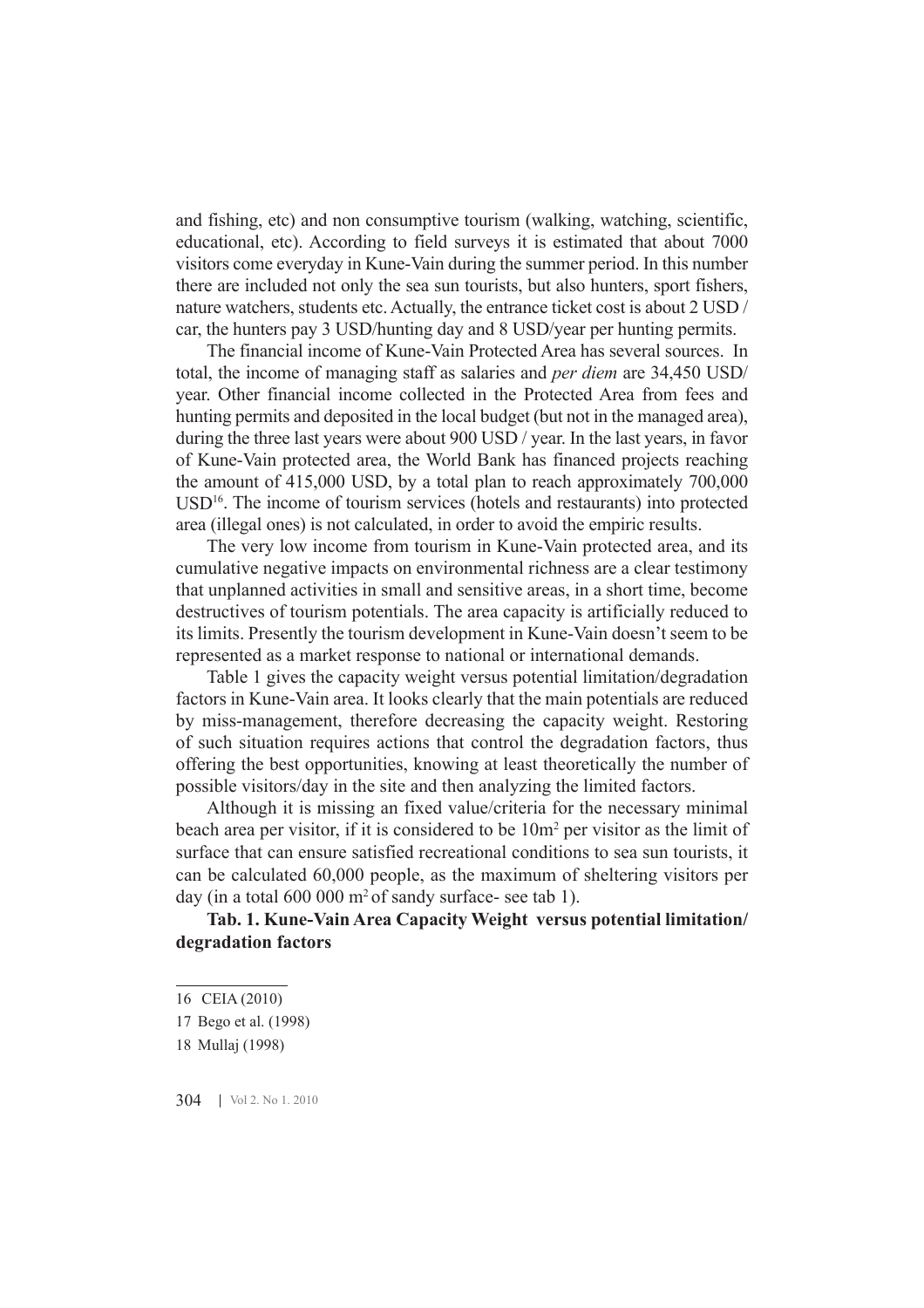| <b>Potentials</b>                                                                                                           | <b>Status of potentials</b>                                                                                                                                                                                                                                                                                                                                                                                                                 | <b>Limitation/degradation factors</b>                                                                                                                                                                                                                                                                                              | Capacity<br>weight   |
|-----------------------------------------------------------------------------------------------------------------------------|---------------------------------------------------------------------------------------------------------------------------------------------------------------------------------------------------------------------------------------------------------------------------------------------------------------------------------------------------------------------------------------------------------------------------------------------|------------------------------------------------------------------------------------------------------------------------------------------------------------------------------------------------------------------------------------------------------------------------------------------------------------------------------------|----------------------|
| conditions                                                                                                                  | $Cl$ i m a t e Mediterranean<br>$(4$ seasons)                                                                                                                                                                                                                                                                                                                                                                                               | 60 days appropriate for sea sun<br>tourism                                                                                                                                                                                                                                                                                         | High                 |
| Diversity in wildlife, attractive<br>and easy observable animals<br>and vegetation, beautiful and<br>interesting landscapes | 12 species of fish, 10 species of<br>amphibians, 29 reptiles, 120 species of<br>birds, 7 species of mammals. <sup>17</sup> 200 ha of<br>total surface are high forests. 277 species<br>of vascular trees. <sup>18</sup><br>Dunes, low sandy coasts, meadows and<br>forests, lagoons, marshes, river and delta                                                                                                                               | Poaching, over fishing and grazing<br>Damaged habitats and disturbance of<br>wildlife from human presence<br>Tree cutting for building or parking<br>purposes<br>Dune erosion, garbage and inappro-<br>priate constructions<br>Illegal constructions<br>Driving into Protected Area Territory<br>Not implementation of legislation | Reduced seriously    |
| Uniqueness species, undisturbed<br>zones                                                                                    | Birds: 2 globally threatened species, 2<br>extinct species, 12 species protected by<br>international agreements, 2 endangered<br>species, 3 threatened species, 12 rare species,<br>9 vulnerable, 12 insufficiently known. 1214<br>Mammals: 1 threatened specie, 1 vulnerable,<br>1 endangered, 1 rare, etc.<br>Kune Island (strict Protected Area), Nature<br>monuments of Rivat e Drinit and Keneta e<br>Kashtes, all together 134,84 ha. | Low conservation efforts<br>Lack of information services and<br>specialized guides<br>Low community participation<br>in<br>conservation policies and efforts<br>Not implementation of legislation                                                                                                                                  | Reduced seriously    |
| beaches/<br>coasts<br>Sandy                                                                                                 | 800 000 m2                                                                                                                                                                                                                                                                                                                                                                                                                                  | Erosion,<br>pollution,<br>allowed<br>not<br>visitors in Kune Island (200 000 m2<br>of sandy beach)                                                                                                                                                                                                                                 | Reduced<br>seriously |
| and historical sites<br>archaeological<br>Existence of                                                                      | Existence of ancient towns of Lissus<br>$\begin{bmatrix}\n\text{Existence of ancient towns of } \\ \text{(Lezha) and Nymfea (Shengjini)} \\ \text{The castle of Lezha, Scanderbeg grave,} \\ \text{ancient churches etc.}\n\end{bmatrix}$                                                                                                                                                                                                   | Lack of effective tour operators in the<br>closed towns.<br>Lack of information and promotion                                                                                                                                                                                                                                      | Medium               |
| Autochthon<br>culture and<br>heritage                                                                                       | Unique and traditional costume, music,<br>food, etc.<br>Well understanding between three different<br>religions; Catholics, Muslims and Christian                                                                                                                                                                                                                                                                                           | Lack of information and promotion                                                                                                                                                                                                                                                                                                  | Medium               |
| areas for additional<br>Compatibility of<br>types of tourisms<br>the surrounding                                            | Marine sports in the Adriatic shore,<br>rowing in the Drini river, riding in flats<br>around the area, biking in the paths into<br>Protected Area, climbing in the Renci<br>mountain, etc.                                                                                                                                                                                                                                                  | Missing of effective Tour operators in<br>the closed towns.<br>Lack of information and promotion for<br>using of surroundings for recreation,<br>accommodation and services                                                                                                                                                        | Low Medium           |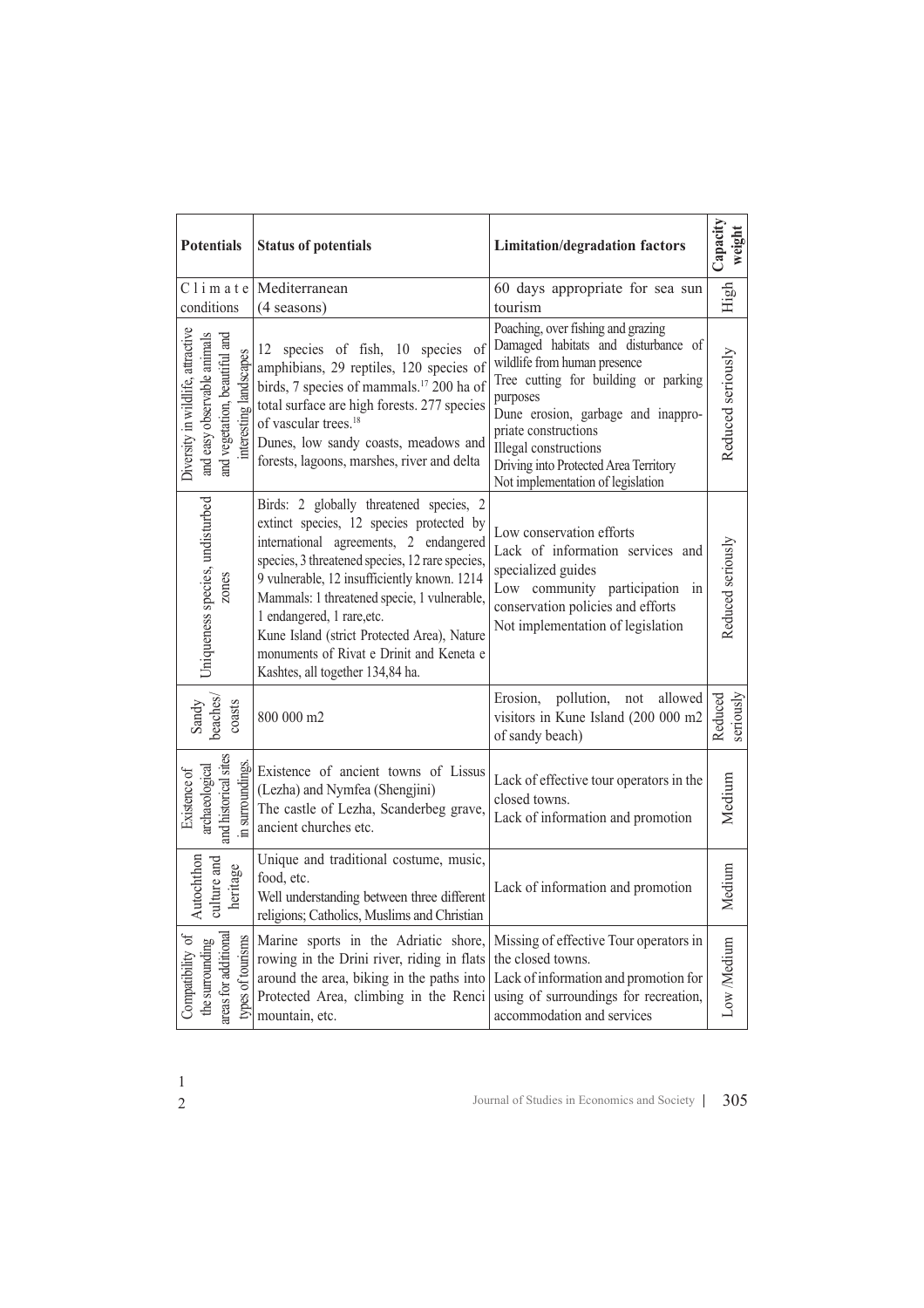| infrastructure<br>Accessibility<br>and                                                                                                                                                                                                                                                                                                                                                                                                                                                                                                                                                                  | 70 km far from "Mother Tereza" Airport<br>84 km far from Tirana (Albania Capital)<br>18 km far from Lezha city<br>5 km far from Shengjini city<br>5 km far from Shengjini Port                                                                                                                     | No limitation/degradation factors in<br>transport<br>Poor infrastructure on energy source and<br>supply, lack of wastewater treatment, bad<br>management of urban solid waste, etc.                                                                                                                                                                                                           | Low/medium                |  |
|---------------------------------------------------------------------------------------------------------------------------------------------------------------------------------------------------------------------------------------------------------------------------------------------------------------------------------------------------------------------------------------------------------------------------------------------------------------------------------------------------------------------------------------------------------------------------------------------------------|----------------------------------------------------------------------------------------------------------------------------------------------------------------------------------------------------------------------------------------------------------------------------------------------------|-----------------------------------------------------------------------------------------------------------------------------------------------------------------------------------------------------------------------------------------------------------------------------------------------------------------------------------------------------------------------------------------------|---------------------------|--|
| the access road<br>landscape on<br>attractive<br>Visually                                                                                                                                                                                                                                                                                                                                                                                                                                                                                                                                               | Appropriate topography from Lezha to<br>Kune and Vaini sides                                                                                                                                                                                                                                       | Roads on construction<br>Quarries on Renci Mountain<br>Inappropriate architectural structure<br>of buildings<br>Garbage and debris                                                                                                                                                                                                                                                            | Medium                    |  |
| Accommodation<br>and services                                                                                                                                                                                                                                                                                                                                                                                                                                                                                                                                                                           | 22 Bar/Restaurants, 7 of which are also<br>hotels and motels, into Protected Area.<br>3 Hotels in Ishull Shengjini (in the<br>border of Protected Area), one of which,<br>Hunting resort, built in 1943                                                                                            | Illegal constructions with not appro-<br>priate architecture into Protected<br>Area territory.<br>Missing of policies on classification of<br>target operators for services and accom-<br>modation around Protected Area                                                                                                                                                                      | Low/Medium                |  |
| conditions<br>and safety<br>Health                                                                                                                                                                                                                                                                                                                                                                                                                                                                                                                                                                      | Health care centers and emergency room<br>service in the town of Shengjini.                                                                                                                                                                                                                        | Lack of bay watches and emergency<br>health services in Protected Area<br>entrance                                                                                                                                                                                                                                                                                                            | Medium<br>$_{\text{Low}}$ |  |
| Infrastructure of Protected Area                                                                                                                                                                                                                                                                                                                                                                                                                                                                                                                                                                        | 4 watching towers<br>1 post block in Vaini<br>5 sheltering places in Vaini<br>Hunting hutches in Kune and Vaini<br>Paths and information tables for hotels<br>and restaurants<br>Office infrastructure and chancelleries<br>Boats and motor bikes for management<br>staff<br>Field work facilities | Missing of information units<br>Missing of post-blocks in the entrance<br>of Kune and south of Vaini (ex-pheasant<br>center)<br>The Administration of a part of the territory<br>inside the Protected Area by illegal subjects.<br>Lack of information and orientation tables<br>on site.<br>Lack of signal signs for Protected Areas<br>boundaries.<br>Insufficiency of awareness activities | Low/Medium                |  |
| Administrative<br>staff capability                                                                                                                                                                                                                                                                                                                                                                                                                                                                                                                                                                      | 1 responsible (ranger), 8 technicians and<br>3 guards<br>Un cleared dependence                                                                                                                                                                                                                     | Low Number of staff<br>Low know-how of staff<br>Low competency and authority of the<br>managing Staff<br>Missing of responsibilities                                                                                                                                                                                                                                                          | δW                        |  |
| One of the most significant limitations in this number on one hand it is<br>related to the inadequacy of water supply for sanitary purpose, and on the<br>other hand on the inability of huge wastewater volume treatment. Taking into<br>account that minimum of sanitary water to be used by a tourist is 150 l / day<br>(a German sea sun tourist consumes about $1,000$ $1$ / day), it results that about<br>9,000,000 liters of waste water / day will be generated during the summer<br>season in the area by the 60,000 potential visitors. This volume is two times<br>306<br>Vol 2. No 1. 2010 |                                                                                                                                                                                                                                                                                                    |                                                                                                                                                                                                                                                                                                                                                                                               |                           |  |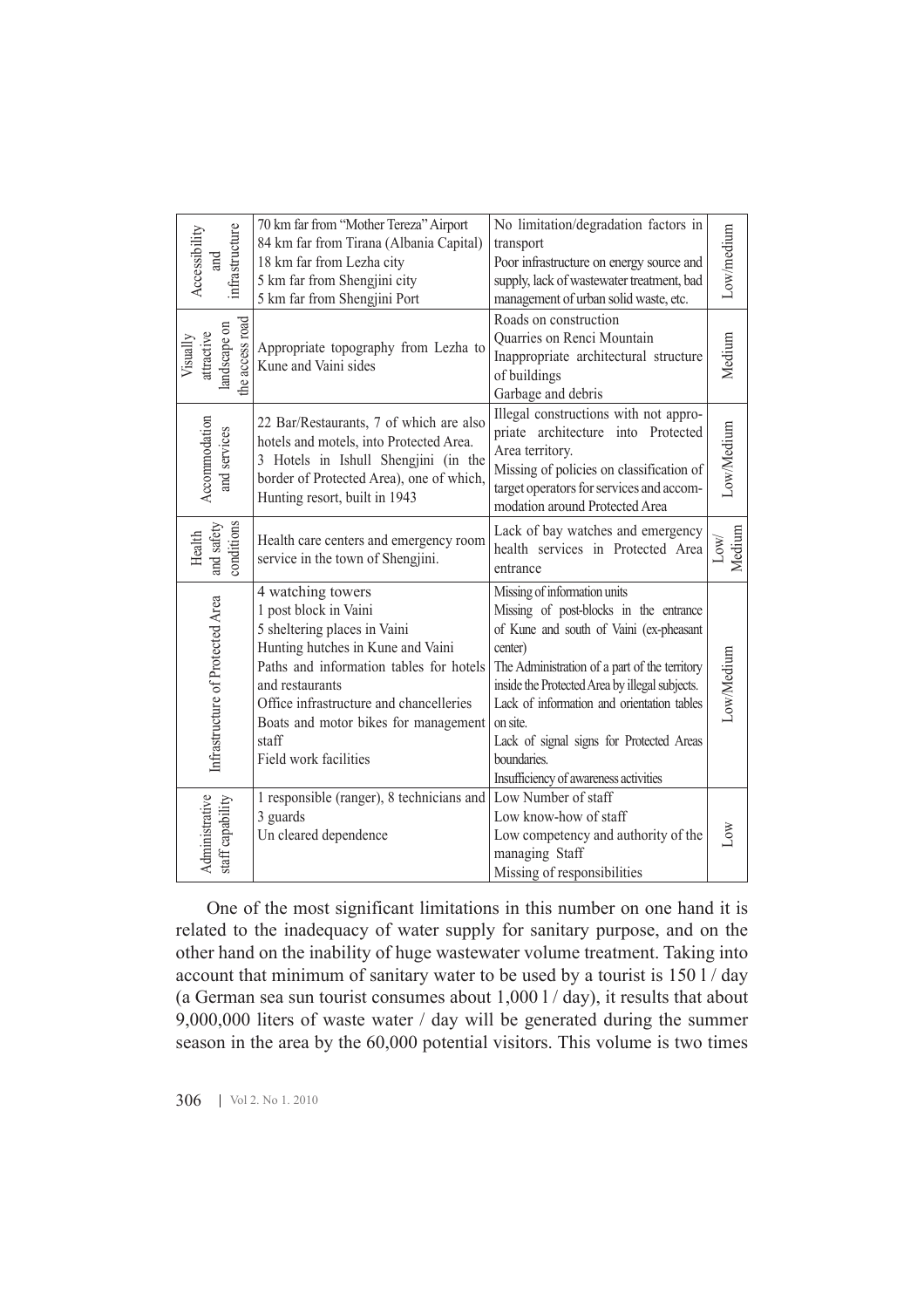higher than the one of waste water generated by inhabitants of Lezha Region (including Lezha and Shengjini towns). The wastewater treatment plant planned for Lezha and Shengjini and financed by WB/GEF will resolve only demands of two towns' citizens and doesn't include the tourism demands of Kune-Vain area. On the other hand, the conservation status of Kune-Vain and international environmental Conventions doesn't permit that such waters to be discharged untreated in the lagoons or in the sea. The limit number of visitors is also conditioned by the maximal possible number and frequency of the hygienic services like: toilets, showers etc, inside the Protected Area borders, the disturbance to the biodiversity, energetic sources and supply facilities, other infrastructure demands etc. This analyze can create the idea from what and how can be started tourism development planning in this site.

Repairing of tourism potentials, increasing of monetary feedback on the site and use part of income for remediation of environmental features, are the keys for a sustainable tourism development. For as long as the illegally operating subjects are not relocated outside the Protected Area, for the time that they exploit its resources, they should be involved in conservation and profitable services, thus increasing their being interested in the sustainability of the site management.<sup>19</sup> The main steps to remediate tourism potentials and sustain the activity can be considered:

- $\checkmark$  Maintain the sandy coasts by the control of land erosion. This action can be done by soft protection measures (sand bags), considered as more appropriate for the protected areas.20
- $\checkmark$  Increase the fishing potential by reopening and maintenance of Lagoon channels. Usage of the dredged material for filling of protective sand bags will help on a drastic decrease of the coastal protection costs.
- $\checkmark$  Construction an adequate number of open showers and toilets, together with their respective septic tanks (both in Merxhani and in Vain). Camouflage, frequent cleaning and disinfecting of the tanks are necessary.
- $\checkmark$  Better managed disposals of solid waste, by camouflage of waste bins, frequent cleaning and disinfecting. Awareness of community and visitors on the necessity of waste reduction and also on practicing the proper disposal of waste.
- $\checkmark$  Building of 2 small information centers one in Vaini (in construction) and one in Kune, by using as information instruments the existing illegal

<sup>19</sup> Mc Neely and Jeffrey (1988)

<sup>20</sup> Bruun (1985)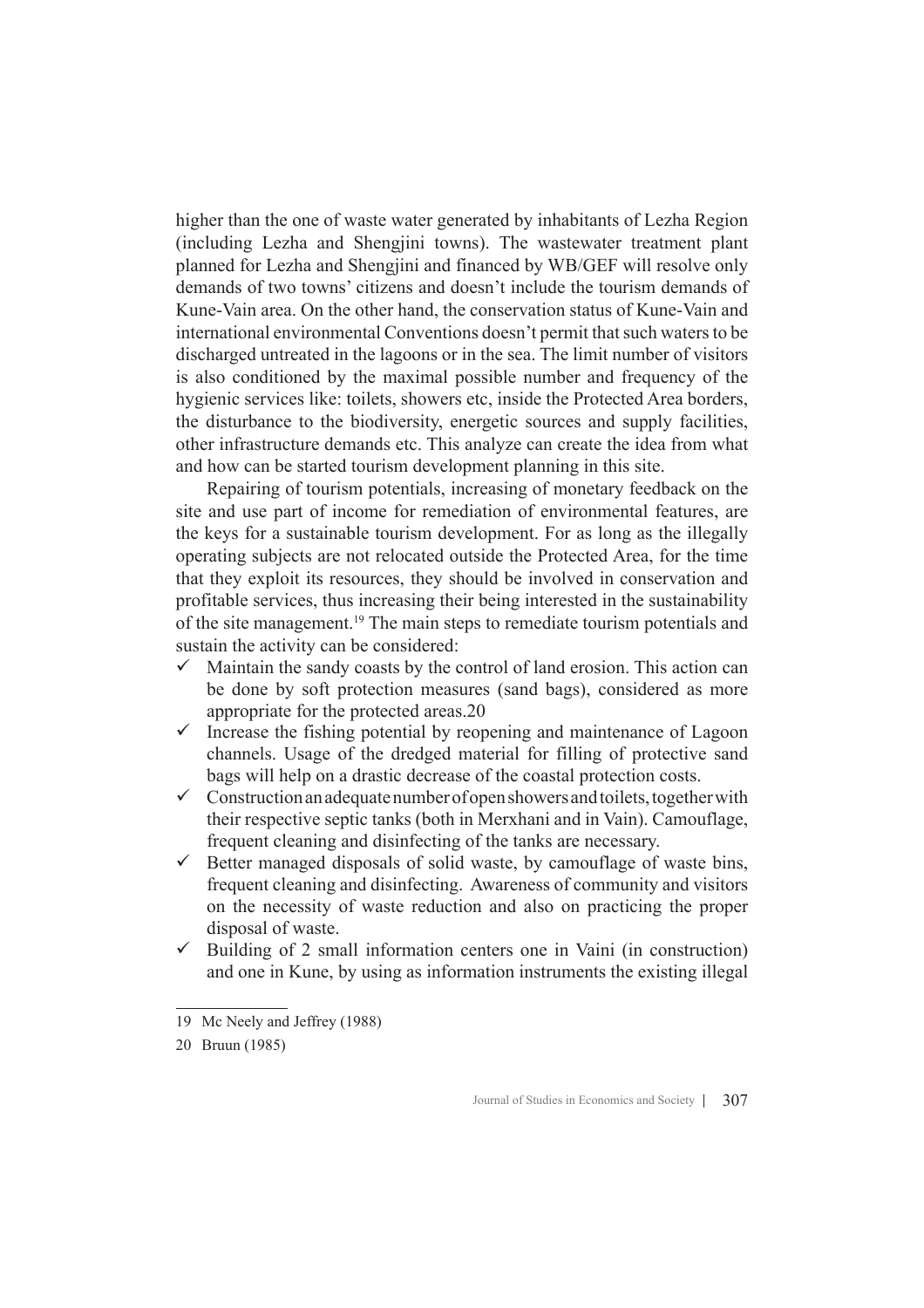constructions (owners already agreed to cooperate) as far as they are operating in the site.

- $\checkmark$  Avoid for 2 years hunting in the area, inciting remediation of wildlife in lagoons.
- $\checkmark$  Strengthening of managing staff with one biologist / information expert and one financial expert. Opening a check point / post block and control hutch in Kune side and increase the number of guards.
- $\checkmark$  Controlling of motor cars passing into the protected area and using of attractive non motor vehicles transport. An exception will be for the cars moving for emergency reasons, inhabitants' vehicles, furniture etc. These measures will help also to control the massive tourism.
- $\checkmark$  Monitoring of the site status and of the tourism impacts on it with a minimum frequency of four times per year (at least every season).
- $\checkmark$  Incite the development of tourism in surrounding areas, creating artificial ponds for hunting, flat lands for riding, developing and improving services, such as hotels and restaurants and their support infrastructure etc.
- $\checkmark$  Improving tourism support services, such as information and publicity, by preparing, editing and distributing promotional material, ecological and ethical codes, etc. Promotion of local traditions, offering and serving local products, traditional meals and drinks served by people dressed in their traditional dresses, local music, etc.
- $\checkmark$  Contracting tour operators, universities, schools etc, for inciting nature package tourism, offering convenient tickets and service prices.
- $\checkmark$  Use environmental friendly energy sources, such as solar energy etc.
- $\checkmark$  Improving income by tourism in the site by using appropriate financial instruments is another important key on the sustainable development of the site. One of the main steps is to avoid the money-flow outside the Protected Area. This can be done by the following measures:
- $\checkmark$  Opening of an independent bank account for the managing office and reaching an agreement with the Ministry of Economy and the Ministry of Environment, Forests & Waters' Administration, to use as feed back for the site at least 75 % of the money collected by activities in the Protected Area territory. Use the money collected for rehabilitation and maintenance of environmental potentials will be a crucial step.
- $\checkmark$  Reaching agreements between the tourism facility owners (i.e. illegal operators) at the site and the managing office to use their facilities and their funds on coastal protection and channels' dredging activities, on the allocation and maintenance of hygienic facilities (septic tanks, solid waste collection and transport). It is in accordance with the 'polluters pay' Principle.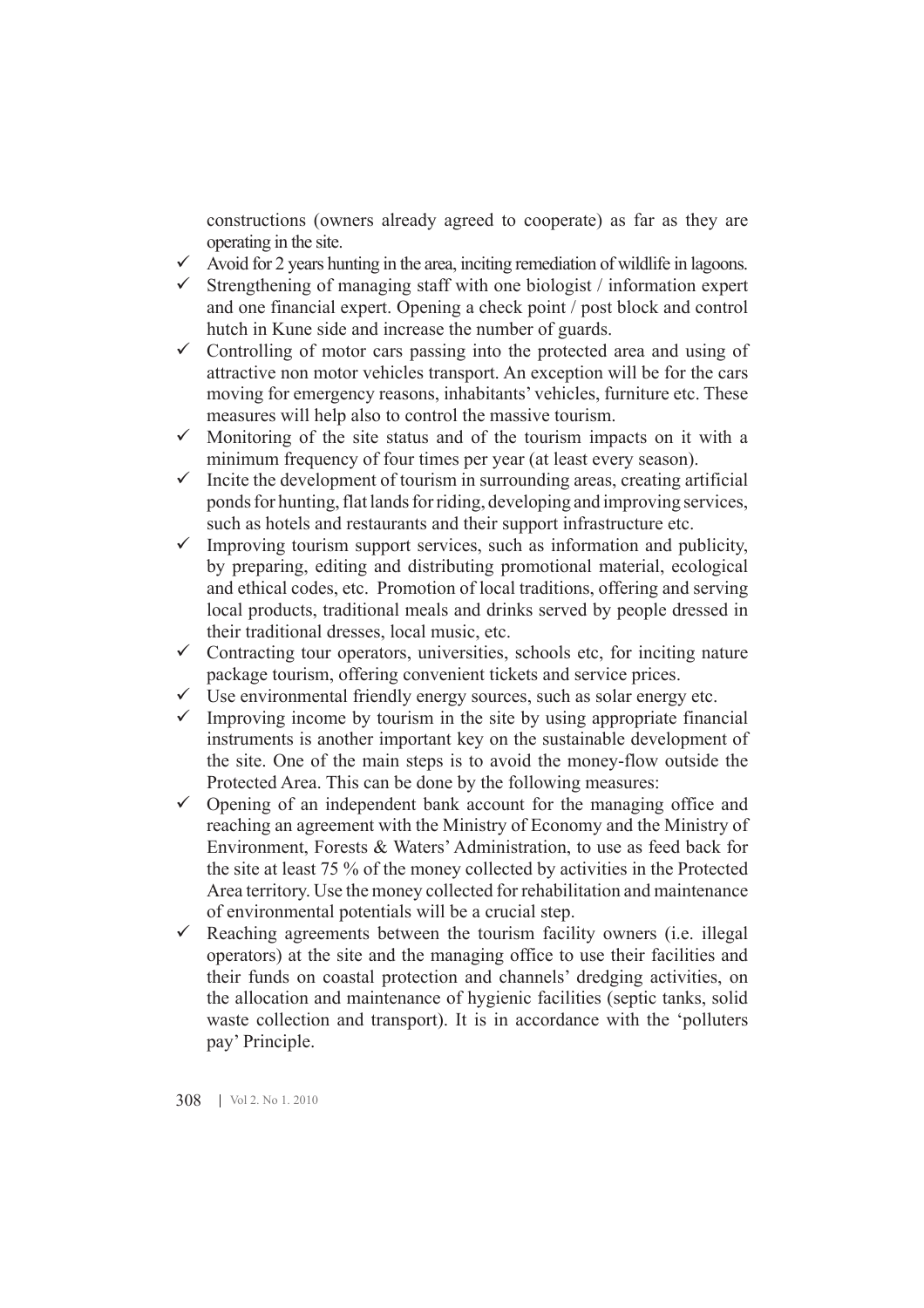- $\checkmark$  Reaching agreements for application of fees to every tourism facility owner that generates income inside the Protected Area territory.
- $\checkmark$  Reaching agreements between the illegal operating businesses and the managing office to collaborate on notifying for the events of illegal activities, forest fires, etc and for their prevention.
- $\checkmark$  Promotion of natural, cultural and historical values of the area in and outside Albania in collaboration with local and national government, non-profit associations, tour operators etc.
- $\checkmark$  Incite package and group tourism.
- $\checkmark$  Increase prices of entrance tickets for vehicles, visitors, the hunters' tickets, and also to apply severe penalties to poachers and illegal fishers.

As a conclusion, the status of Protected Area in Kune-Vain Wetland system conditions the careful remediation of tourism potentials in the area considering its environmental properties. Such factors expressing carrying capacity incite the development of the no-mass tourism. Implementation of the right financial instruments remains the key for economical development of the region. Public awareness and community participation are essential factors on the successful sustainable development of Kune-Vain.

## **BIBLIOGRAPHY**

- 1. Bego F., Bino T., Jorgo G. (1998). Faunistic values of the Delta of Drini. Conservation and wise use of wetlands in Mediterranean basin-focused on the Kune-Vain lagoon, Lezha, Albania Tech. Report ed. by ECAT Tirana, 30-49
- 2. Bego F., Koni M. (1999). Biodiversity Strategy and Action Plan. NEA, Tirana Albania., 1999
- 3. Bruun, P. (1985): Design and construction of mound for breakwaters and coastal protection. Developments in geotechnical Engineering, vol. 37, Elsevier Science Publishers, B.V., Amsterdam
- 4. CEIA (2010). Management Plan of Kune-Vain Marshland. Integrated Water and Ecosystem Management Project. IDA/WB/GEF Project, ID. P075156, Tirana 2010
- 5. Law No 9868, date 04.02.2008. Some Additions and changes on the law no.8906, date 06.06.2002 "On Protected Areas".
- 6. Mc Neely, Jeffrey A. (1988. Economics and Biological Diversity, Developing and using Economic incentives to conserve Biological resources. IUCN, Gland Switzerland.
- 7. MTCYS-(2005). Strategy and Action Plan for Cultural and Environmental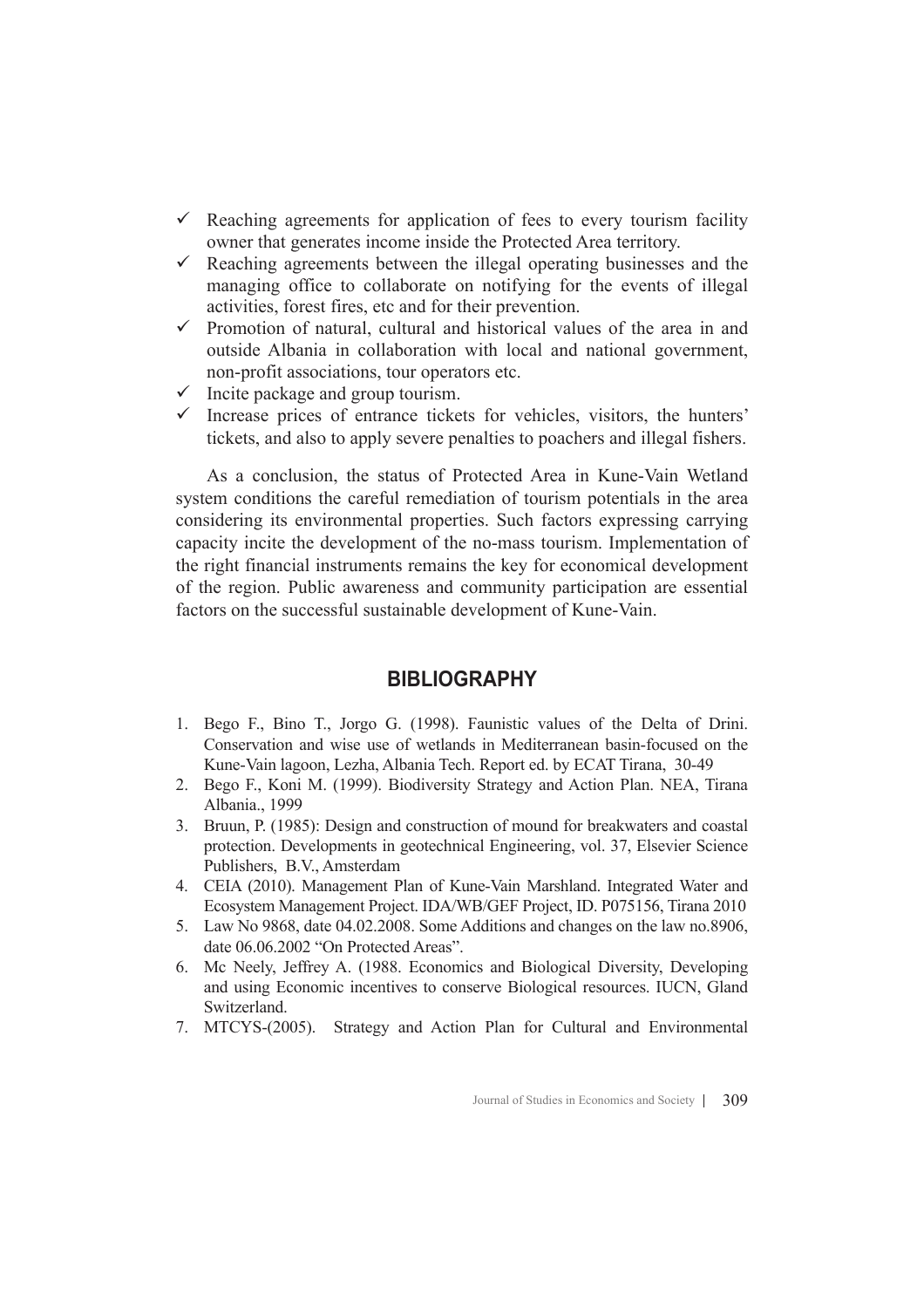Tourism. Tirana 2005

- 8. Mullaj, A. (1998), Flora and vegetation of the Kune-Vain lagoons complex. Conservation and wise use of wetlands in Mediterranean basin-focused on the Kune-Vain lagoon, Lezha, Albania. Tech. Report ed. by ECAT Tirana, 54-62
- 9. NEA-National Environmental Agency (2000). State of the Environment Report 1997-1998. Tirana, 2000
- 10. Reci E. (1998) "For a eco-compatible development of fisheries and aquaculture in Kune-Vains lagoons" –Conservation and wise use of wetlands in Mediterranean basin-focused on the Kune-Vain lagoon, Lezha, Albania. Technical Reports. Edited by ECAT Tirana, 82-97
- 11. Richards G. and Hall D.(2000). Tourism and Sustainable Community Development, London UK
- 12. Sinojmeri S. (1998). Ecotourism-giving a price to the nature. Conservation and wise use of wetlands in Mediterranean basin-focused on the Kune-Vain lagoon, Lezha, Albania. Tech. Report ed. by ECAT Tirana,,122-133
- 13. Vangeluwe D., Beudels M.O., Lamani F. (1996). Conservation status of Albanian coastal wetlands and -their colonial waterbird populations (Pelecaniformes and Ciconiiformes). Colonial Waterbirds, Vol. 19, Special Publication 1: Ecology, Conservation, and Management of Colonial Waterbirds in the Mediterranean Region,. 81-90
- 14. WCED (1987). Report "Our Common Future". http://www.un-documents.net/ wced-ocf.htm

## **Fig. 1. Map of proposed spatial planning of development and conservation in Kune-Vain Protected Area.**

*(Elaborated from the GIS-geo-formatted image. sc 1:10 000 Original, CEIA, 2010)*

#### **Legend**

**1/A** – Strict Protected Zone; **1/B** – Core Zone, low human presence / protective intervention;  $1/C$  – Core zone, controlled recreational activity / low human presence; **2/A** – Traditional development zone (fishing); **2/B** – Sustainable Development Zone-(Tourism development); **3** - Sea and Inland buffer zone (tourism infrastructure).

310 | Vol 2. No 1. 2010